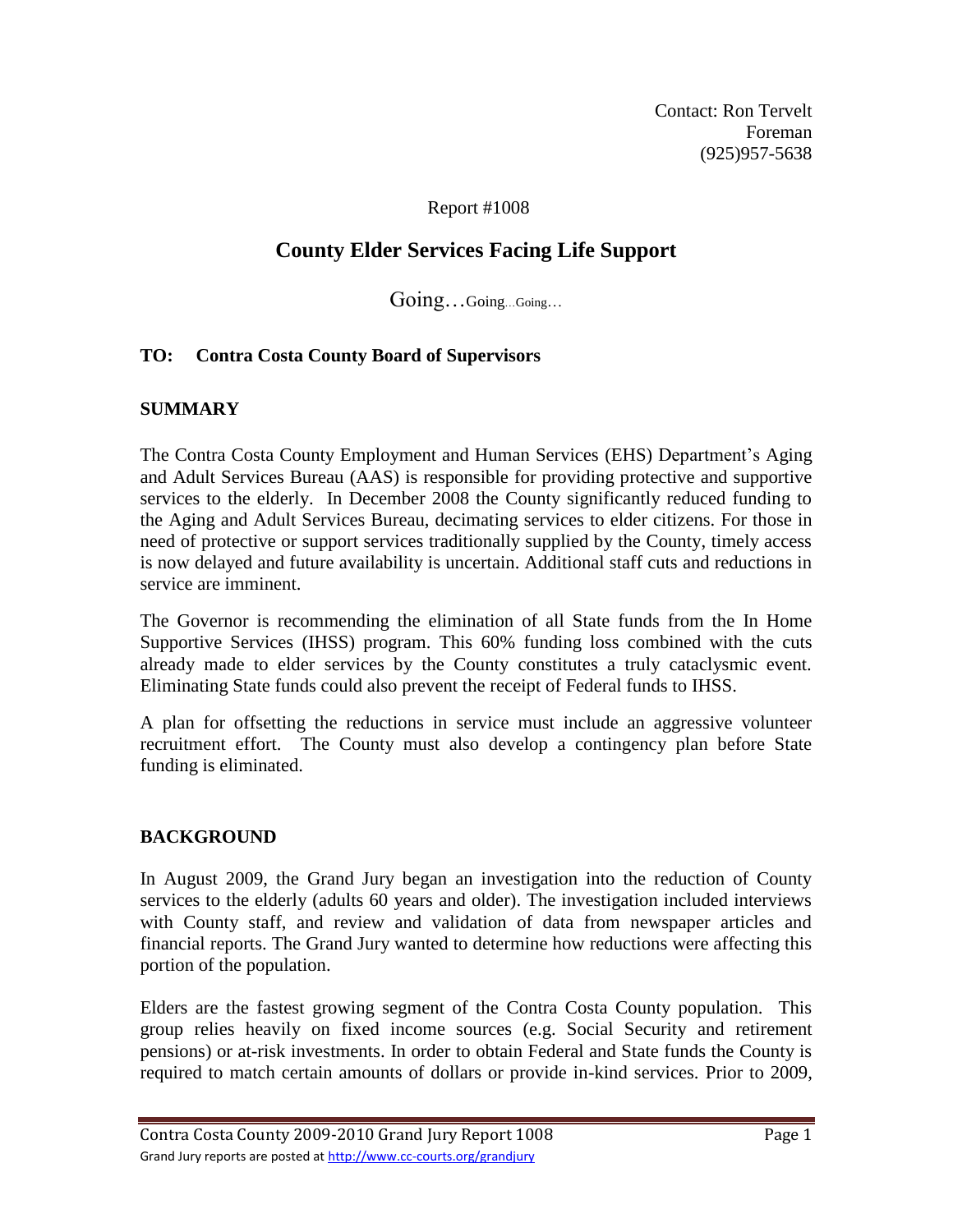the County provided additional (overmatch) funds to certain programs of the Aging and Adult Services Bureau. The County overmatch funds were pulled in December 2008 resulting in significant service cuts to the elderly.

Funding for AAS comes from Federal, State and County sources in varying formulas for specific services and must be accounted for separately. To make it easier for those seeking help, the County has created a single entry point. Once an individual's needs are identified, the County directs the person to the appropriate service(s). This works well when there is adequate staff to answer the phone. However, currently an individual seeking assistance may need to leave a voice message and wait for a return call.

# **NARRATIVE**

The following descriptions detail the specific programs of each agency as well as service level changes:

**Aging and Adult Services Bureau (AAS)** is the administrative umbrella for all services described below. It assists older adults to maximize their self-sufficiency, safety and independence. AAS receives funding from the County, State and Federal governments. Due to the interdependence of all services under AAS, cuts to one agency may result in service reductions to other agencies.

 **Adult Protective Services (APS)** is available to provide assistance 24 hours a day to elderly and dependent individuals who are victims of physical, emotional or financial harm or abuse. The County funding reductions in December 2008 reduced APS staff from 17 to 6 full-time workers.

# **APS provides:**

- o Social worker assessments, responses, investigations, reassessments
- o Investigation of reports of physical abuse, financial abuse, neglect, exploitation
- o Needs assessment of those eligible for IHSS and provider matching

# **Since reductions in APS staff:**

- o There is no face-to-face contact
- o Assessments are conducted only by telephone
- o The lag time from first assessment to the start of an investigation has doubled to ten days or more.
- **Area Agency on Aging (AAA)** was formed to develop a system of care and support for adults aged 60 and older and adults with disabilities to lead independent, dignified lives in their own homes for as long as possible*.* Reductions in County funding have cut AAA staff from 6 to 4.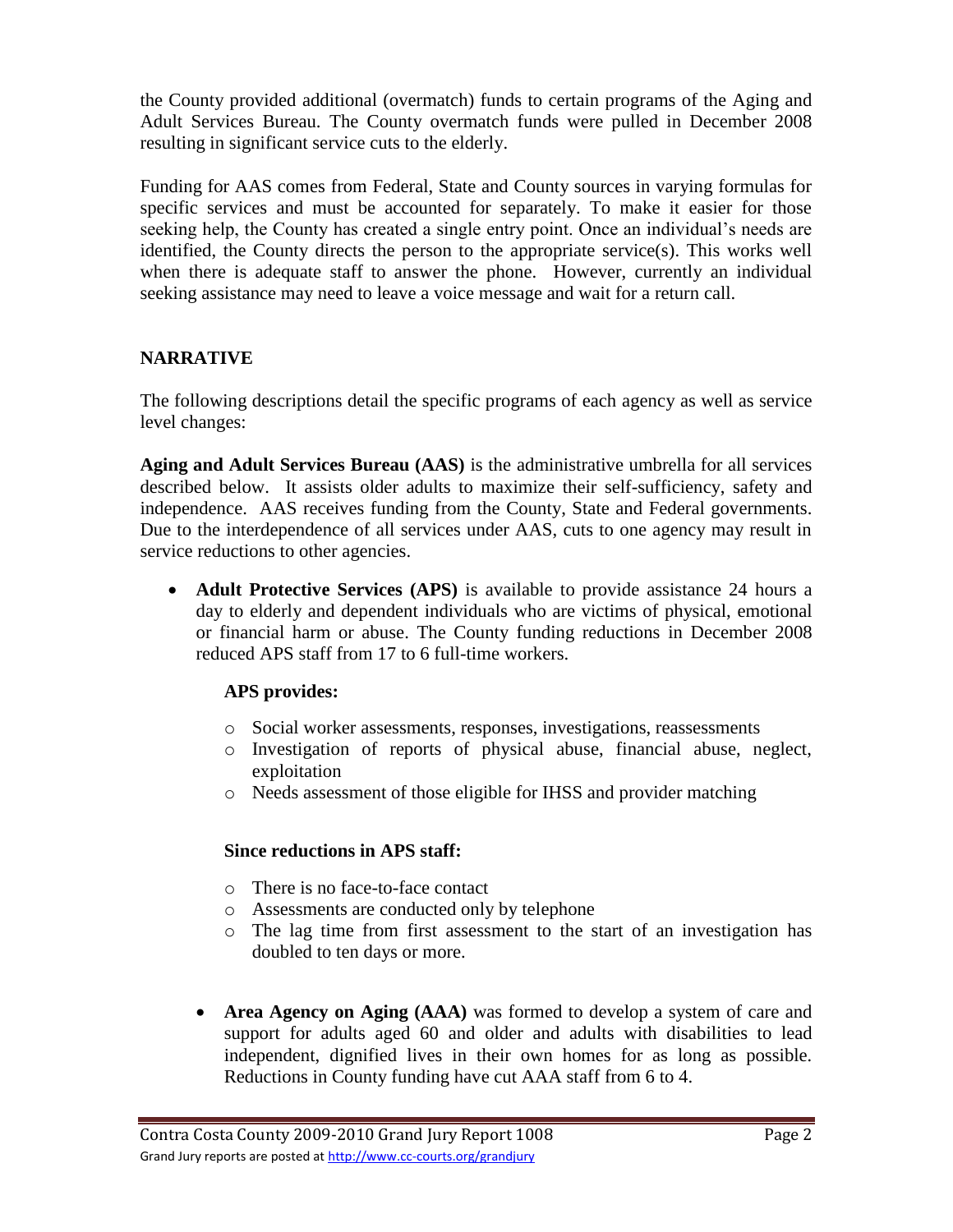# **AAA provides:**

- o Information and Assistance
- o Long-term Care Ombudsman
- o Adult Day Care
- o Meal Programs
- o Friendly Visitors
- o Assisted Transportation
- o Family Care-giver Provider Program
- o In-Home Registry
- Information and Assistance (I & A) provides information and referrals to appropriate resources. It is the entry point for services to dependent adults age 18 and older and seniors age 60 and older.

# **I & A provides**:

- o Direction to proper resources
- o Comprehensive assessments for callers with difficult or complex situations
- o Referrals to care management
- o Screening and intake for Adult Protective Services
- o Referrals such as transportation, meals, In-Home Supportive Services

The County funding reductions in December 2008 cut I & A staff from 6 to 3. Currently, many elders do not receive immediate responses to their concerns. Often a caller can only leave a message and frequently may have a long wait for a return call.

 **In-Home Supportive Services (IHSS)** provides assistance to eligible aged, blind and disabled individuals who are unable to remain safely in their homes without this service. IHSS is an alternative to more costly out-of-home care. The approximate current funding is 40% Federal, 59% State and 1% County.

The Governor is attempting to eliminate the State's IHSS funding. Elimination of State funds may result in the loss of Federal funding, leaving the program with only its 1% County share. The governor's plan is currently being challenged in court. If the state prevails in these lawsuits, approximately 87% or 6,400 clients will be eliminated from the program. A significant number of worker/providers will be out of work. Until these lawsuits are settled, IHSS will continue to receive State funds.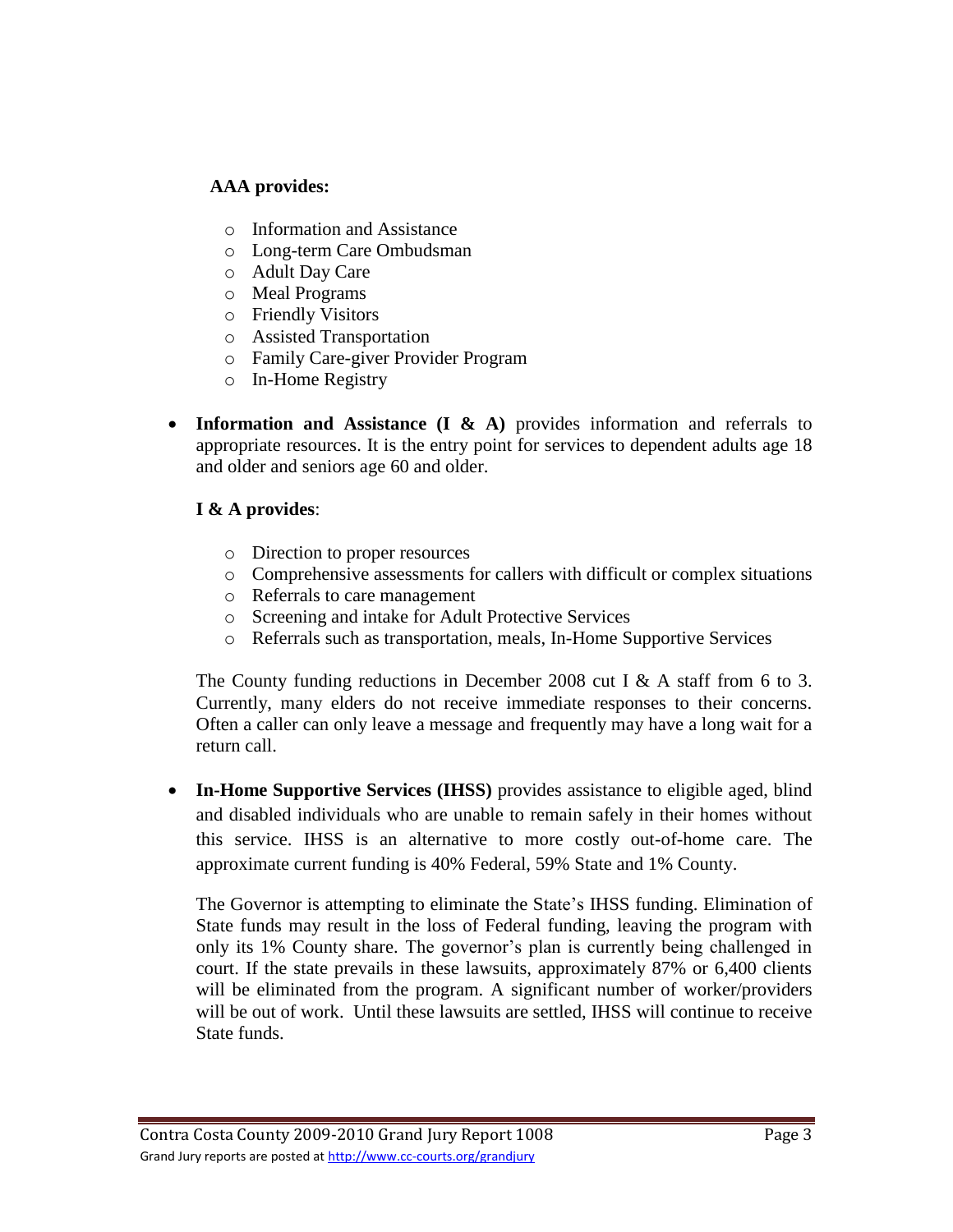| <b>Service</b>                                       | <b>Staff</b><br>2008 | <b>Staff</b><br>2009 | <b>Response</b><br><b>Time</b><br>2008 | <b>Response</b><br><b>Time</b><br>2009 | <b>Comments</b>                                                                                          |
|------------------------------------------------------|----------------------|----------------------|----------------------------------------|----------------------------------------|----------------------------------------------------------------------------------------------------------|
| <b>Adult</b><br><b>Protective</b><br><b>Services</b> | 17                   | 6                    | Less than<br>5 days                    | Ten days                               | Only one social worker; no<br>face to face contact                                                       |
| <b>Area Agency</b><br>on Aging                       | 6                    | $\overline{4}$       | N/A                                    | N/A                                    | County's overmatch<br>funding was removed                                                                |
| <b>Information</b><br>and<br><b>Assistance</b>       | 6                    | 3                    | Usually<br>immediate<br>response       | <b>Not</b><br>immediate                | Caller often leaves a phone<br>message. Return call can<br>take a long time based on<br>volume of calls. |

#### **Summary of major service changes:**

# **FINDINGS**

- 1. Information & Assistance staff reductions have caused delays in elders receiving immediate responses to their concerns.
- 2. Staffing cuts to any one adult services program ultimately result in reduced services throughout the Aging and Adult Services Bureau.
- 3. Adult Protective Service staff reductions have eliminated face-to-face case work assessments. Case assessments and reassessments are now handled by phone.

#### **Recommendation:**

The County shall initiate a volunteer program to supplement staffing. Volunteers shall be recruited immediately for Information and Assistance and for Adult Protective Services.

4. In-Home Supportive Services is a "train wreck" waiting to happen if the State eliminates its funding.

# **Recommendation:**

The County shall develop a contingency plan for funding the IHSS program.